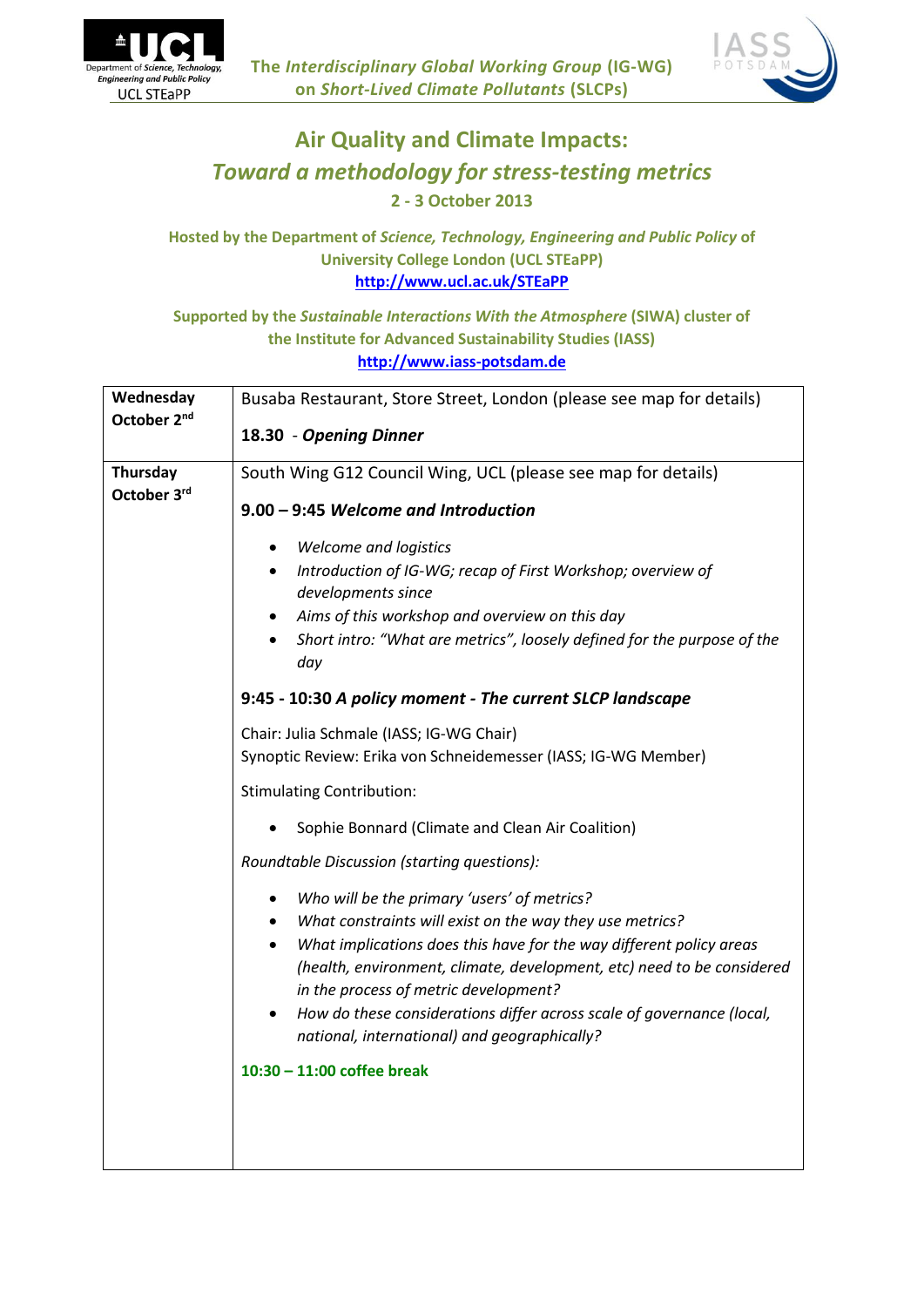



# **11:00 – 12:00** *What can we learn from the usage of the Global Warming Potential metric?*

Chair: Jason Blackstock (UCL STEaPP; IG-WG Co-Chair) Synoptic Review: Chris Tyler (UK Parliamentary Office of Science and Technology; IG-WG Member)

Stimulating Contribution:

 Arunahba Ghosh (Council on Energy, Environment and Water, India; IG-WG Member)

*Roundtable Discussion (starting questions):*

- *What implications does GWP continue to have for the future of SLCP governance?*
- *How can the development of SLCP metrics be improved through the inclusion of 'stress testing' to avoid some of the failure modes the integration of GWP into policy frameworks has created?*

#### **12:00 – 13:00 – Lunch**

### **13:00 – 15:00** *Urban Metrics I: Case Study of the Transport Sector*

Chair: Jessica Seddon (Okapi Research & Advisory; IG-WG Co-Chair) Synoptic Review: Jennifer Burney (University of California San Diego; IG-WG Member)

Stimulating Contributors:

- Dinesh Mohan (Indian Institute of Technology)
- Alan Lloyd (ICCS)
- John Polak (Imperial College London)
- Miles Elsden (UK Department of Transport)

*Roundtable Discussion (starting questions):*

- *What are some of the key opportunities for mitigating SLCPs through transport policy?*
- *What are some of the policy, regulatory, and administrative pathways into integrating SLCP reduction goals into transport policies?*
- *How are SLCP metrics used in these pathways? Are the metrics useful and accurate? What others would be desirable to have?*

**15:00 – 15:30 – Coffee Break**